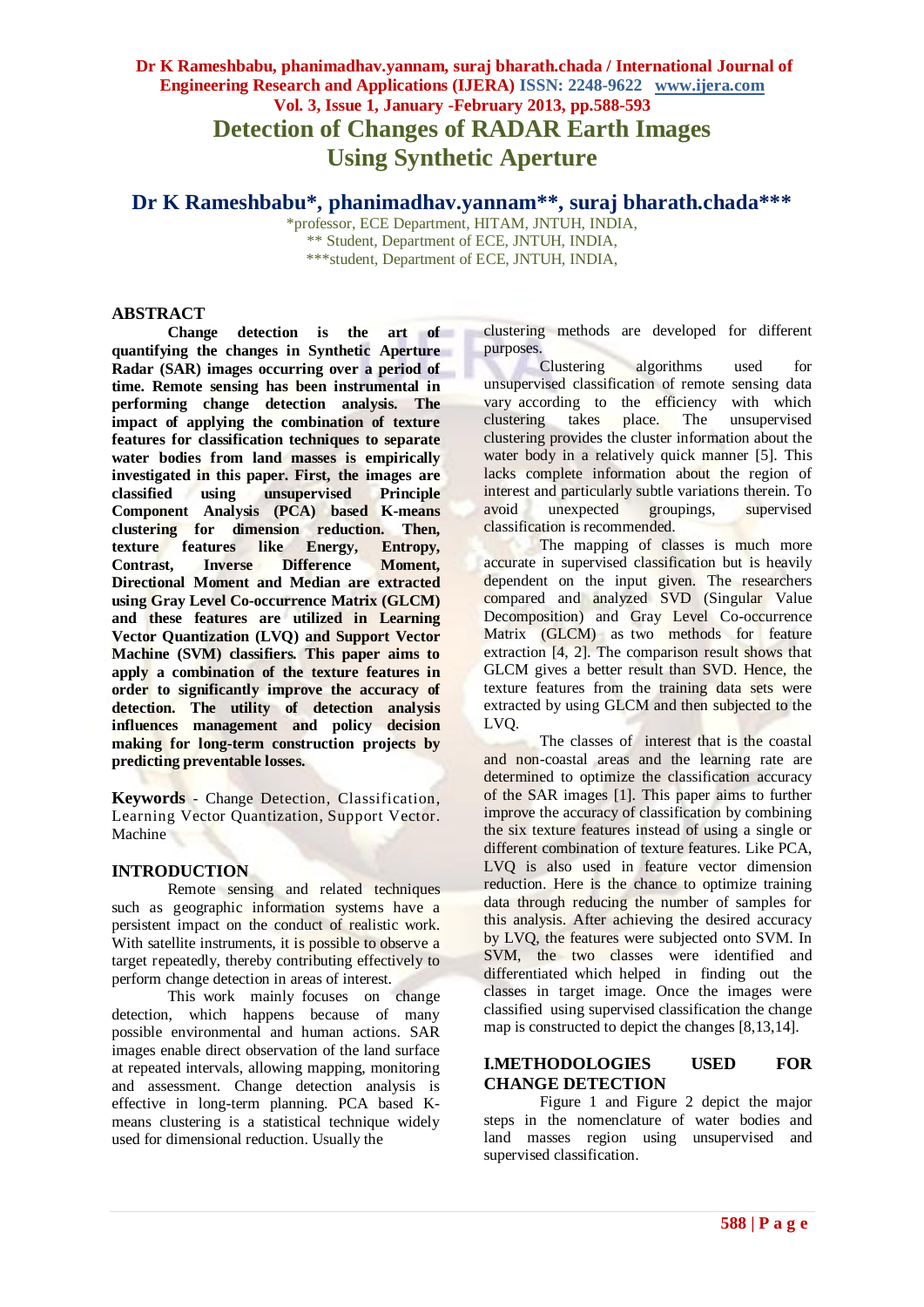

Fig:2 Feature Extraction & supervised classification

# **II.1 PCA based K-Means Clustering**

The most important aspect of image classification is finding groups in data [4, 5]. Pixels with similar intensities forms clusters in images. Gray values are specifically used for this purpose. The K-means algorithm has some further refinements for its applications on change detection, by splitting and merging of clusters. This is illustrated in Figure 1. First, the given image values are preprocessed by using PCA. Using the most important components of PCA, the image information is mapped into the new feature space. Then, the K-means algorithm is applied to the data in the feature space. The final objective is to distinguish the different clusters using eigen values. Clusters are grouped if the cluster standard deviation exceeds a threshold and the number of pixels is twice for the minimum number of pixels. The main intention of K-means algorithm is to reduce variability within clusters [5]. The objective function is the sum of square distances between cluster centre and its assigned pixel value.

$$
F=\sum_{i=0}^{n} \bigl[ x_i - C\left(x_i\right) \bigr]^2
$$

Where xi is the pixel value assigned to mean value  $Ferror = \sum [x_i - C(x_i)]^2 / (N - C)$ 

Where N indicates how many number of pixels, C specifies the expected number of clusters. K-means is very responsive to initial values. It is often not obvious that the clustering with the lesser MSE is truthfully the better classification. Thus, the results obtained have aided in attaining this objective and thereby PCA based K-means classification has been efficiently applied for the change detection analysis. The unsupervised classification provides the cluster information about the water body in a relatively quicker manner [12]. This clustering lacks complete information about the region of interest and particularly subtle variations therein. Supervised classification gives the better results compared to the unsupervised classification.

#### **II.2 Texture Feature Extraction**

Texture portrays a rich source of data about the natural landscape. The ways of extracting the texture features have been performed through GLCM. It is a perfect and an efficient tool to perform the extraction of texture features [4, 6]. The basis of GLCM is assigning the relationship between two neighboring pixels in one offset as the second order texture. The gray value relations in a target image are transformed into the co-occurrence matrix by a given kernel mask  $3 \times 3$ . In the transformation from the image onto the cooccurrence matrix, the neighboring pixels in 0° direction can be used. It contains information of the position of pixels having similar gray level values.

The texture features extracted for classification are Energy (E), Entropy (Ent), Contrast (Con), Inverse Difference Moment (IDM), Directional Moment (DM) and the Median (M). Energy can be defined as the measure of the extent of pixel pair repetitions. Entropy is the measure of randomness that is used to characterize the texture of the input image. Its value will be maximum when all the elements of the co-occurrence matrix are the same. The contrast is a measure of intensity of a pixel and its neighbour over the image. Contrast is 0 for a constant image. Inverse Difference Moment is a measure of image texture. IDM has a range of values so as to determine whether the image is textured or non-textured. Directional moment is a textural property of the image computed by considering the alignment of the image as a measure in terms of the angle [15-17]. There are four orientations namely 0°, 45°, 90° and 180°. The

Following defines the texture features subjected for classification.

$$
E = \frac{\sqrt{\sum_{i=0}^{N-1} \sum_{j=0}^{M-1} M^2} (i, j)}{\sum_{i=0}^{M-1} \sum_{j=0}^{N-1} M(i, j)(-\ln(M(i, j)))}
$$
(3)  
Ent =  $\sum_{i=0}^{M-1} \sum_{j=0}^{N-1} M(i, j)(-\ln(M(i, j)))$  (3)

$$
Con = \sum_{i=0}^{M-1} \sum_{j=0}^{N-1} (i, j)^2 M(i, j)
$$
........(5)

$$
\sum_{M=1}^{n} \sum_{j=0}^{j=0} M(i,j) \cdot (1 + (i - j)^2)
$$
........(6)

$$
\text{DM} = \sum_{i=0}^{m-1} \sum_{j=0}^{n-1} M(i,j) |(i-j) |
$$
\n
$$
\text{M-1} \quad \text{M-1} \quad \text{M-1} \quad (7)
$$

$$
\sum_{i=0} \sum_{J=0} (M(i, j) + 1)/2 \qquad \qquad \dots \dots \dots \dots \dots \dots \dots \dots \dots \tag{8}
$$

Where I,j are the coefficients of co-occurrence matrix.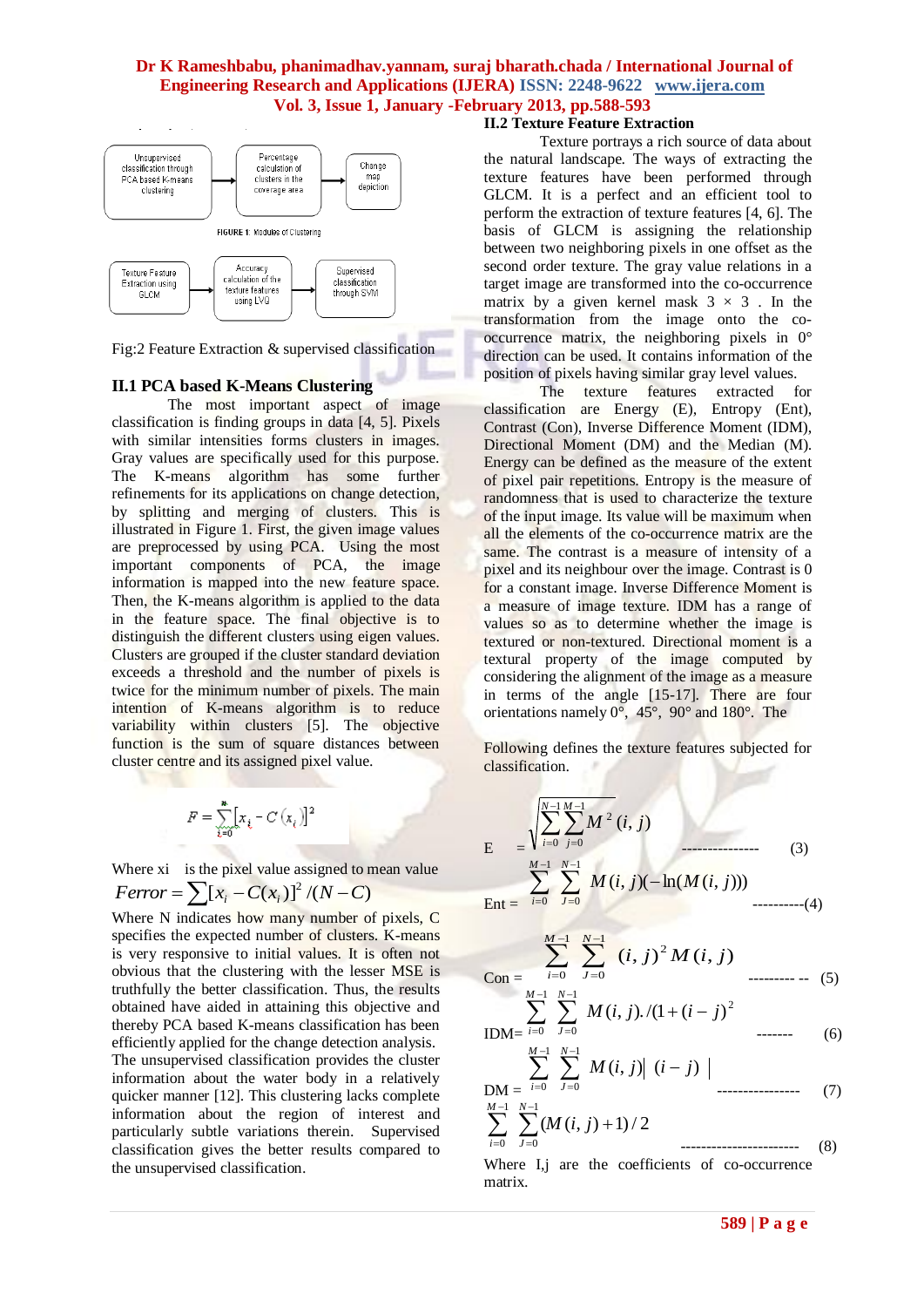M(i,j) is the element in the co-occurrence matrix at the coordinates i,j. M is the dimensions of the matrix.

#### **II.3 Learning Vector Quantization**

LVQ is a variation of the well-known Self Organizing Map (SOM) architecture. This has a feed- forward network structure with a single layer of neurons arranged in rows and columns. Each neuron is fully connected to input layer source units. The different stages of LVQ are:

Step 1: Initialization – Assign the initial weight vector wj by selecting the random values.

Step 2: Sampling – Describe a sample input vector x from the input space. Here the network

Chooses five texture features as input to classify the two classes.

Step 3: Matching – Find weight vector closest to the input vector named as winning neuron  $I(x)$ , which is defined as,

$$
\sum_{i=1}^{*} (x_i - x_j)^2
$$
 (9)

Step 4: Updating – Apply the following weight update function to update the weights

 $\Delta w$  ji= η T j ,I ( x ) (xi – w ji ) --- (10) where  $T j$ ,  $I(x)$  is a Gaussian neighborhood and η is the learning rate.

Step 5: Continuation – Repeat the steps 2 to 5 to reach the best accuracy of input space.

#### **II.4 Support Vector Machine**

A support vector machine is a set of related supervised learning algorithms that analyze the inputs and recognize the classes, used for classification and regression. SVM takes a set of input data; for each given input, it determines whether the input is a member of which of two classes. This makes SVM as a linear classifier [7]. The training algorithm of SVM constructs a model that assigns new data into one category or the other of two classes. Figure 3 depicts basic building blocks of SVM as follows,

 $I$ *INPUTSPACE*  $I \Rightarrow$   $I$ *EATURESPA CE*  $\Rightarrow$   $[CLASSIFIED OUTPUTSPACE]$ 

#### Fig:3 the working of SVM algorithm

The goal is to separate the two classes without loss of generality by a function which is induced from available training data sets. The task is to produce a classifier that will work in a generalized manner [3, 9]. The experiment for handling the data set is tested on a change detection problem with a large set of data points [11]. The application of SVM for the desired problem is minimizing the error through maximizing the margin which means that it maximizes the distance between it and the nearest data point of each class [10]. Since SVM are known to generalize well even in high dimensional spaces under small training

sample. This linear classifier is termed as the optimal separating hyper plane. Cover's theorem states that if the transformation is non-linear and the dimensionality of the feature space may be transformed into a new feature space is high enough, then the input space may be transformed into a new feature space where the patterns are linearly separable with high probability. This non-linear transformation is performed in an implicit way is called kernel function [9,10].

SVM is known to generalize well even in high dimensional spaces under small training sample conditions and have shown to be superior to traditional neural networks. The experiment for handling the data set is tested on a change detection problem with a large set of data points. The support vector machine classifier uses large set of training and testing data for classification of coastal areas.

## **III.RESULTS AND DISCUSSIONS III.1 Data sets:**

This paper deals with the Land Remote-Sensing Satellite (LANDSAT) images taken from different time frames of the coastal regions of the world. Some of the sample input study area imageries are shown in Figure 4 and 5.



Kochi region



Indonesia Region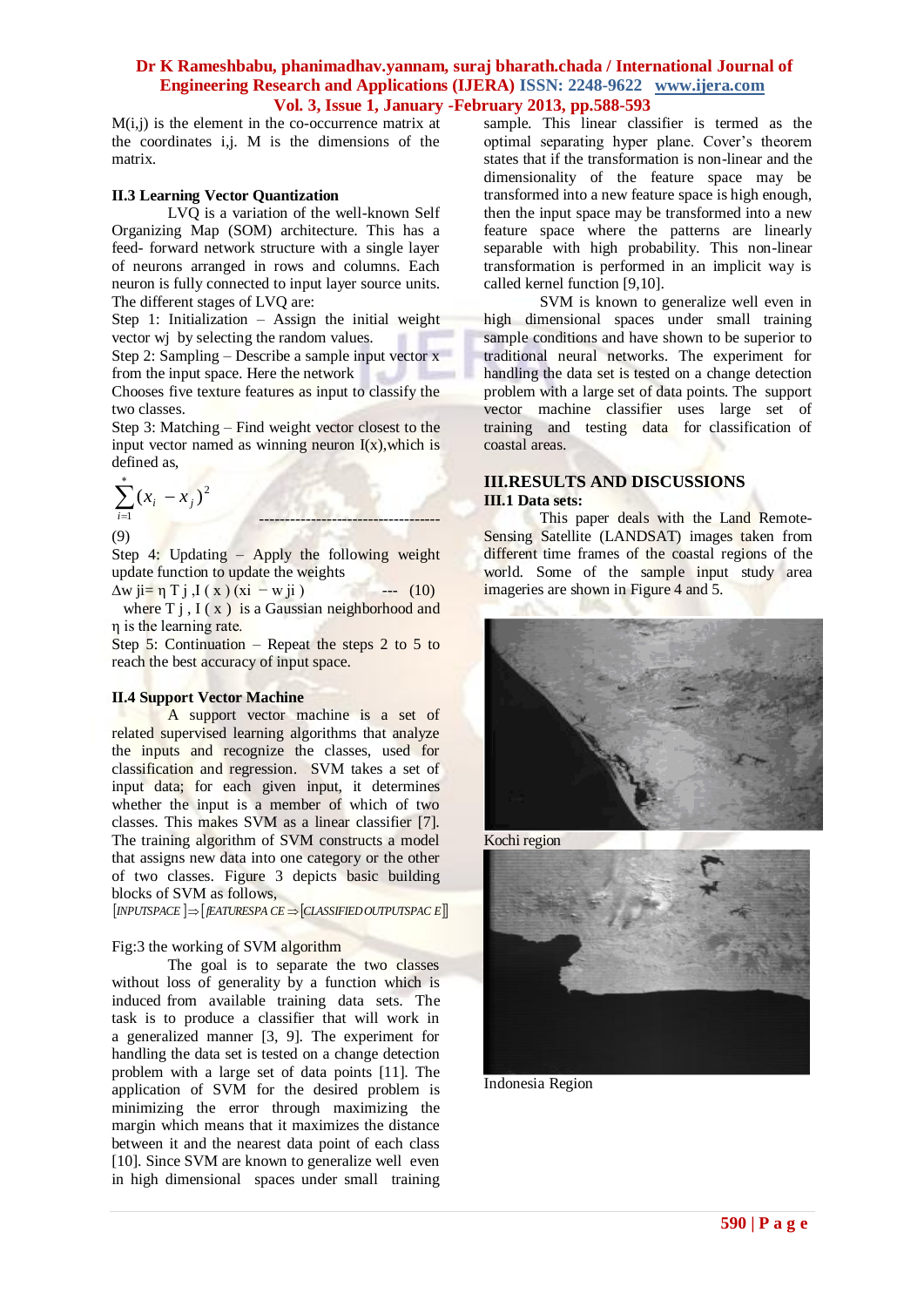

Kanyakumari Region

**FIGURE 4:** Input Landsat images of coastal landscape taken during 2005



Kochi region



Indonesia Region



Kanyakumari Region FIGURE 5: Input Landsat images of coastal landscape taken during 2010

#### **III.2 Results of Classification Through PCA Based K-means Clustering**

The input SAR images have been subjected to unsupervised classification performed using a PCA based K-means classifier. Figure 6 and Figure 7 depict the result of classification which facilitates differentiation of water bodies from land masses. These results have been further utilized in

calculating the percentage of coverage area to detect changes over a period of time.

#### **III.3 Results of Supervised Classification**

The six texture features are extracted using GLCM and subjected to LVQ to satisfy the necessary and sufficient conditions to achieve maximum accuracy. The training data has led to results with 96% accuracy.Subjecting the combination of extracted texture features onto the SVM classifier resulted in 98%accuracy for classifying input data. The classified results are depicted in Figure 8.



kochin region



Indonesia region



Kanyakumari region **FIGURE 7**: PCA based K-means clustering performed on 2010 images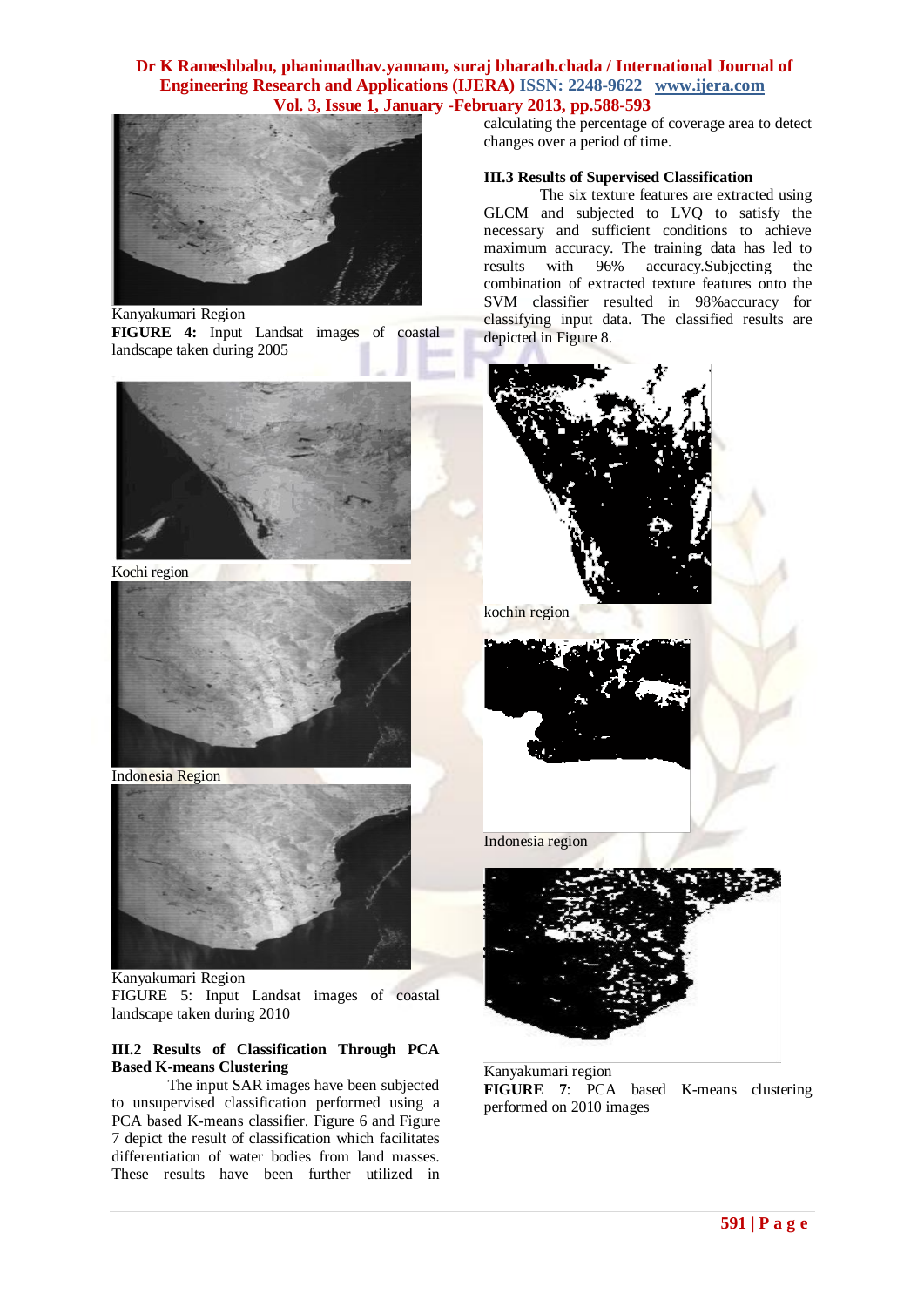

5<br>0.1 0.15 0.2 0.25 0.3 0.35 0.4 0.45 0.5 0.55 X axies: water body ; Y axies: non water body Fig:8 The classification using SVM

So it is possible to quantifiably depict the amount of increase of water body in 2010 when compared to 2005 as shown in Figure 9.



kochin region



Indonesia region



Kanya kumari region

FIGURE 9: Change depicted over the Five Years The percentage of changes in water bodies and land masses can be interpreted from the results shown in Figure 9. The count has been materialised by taking pixel values of the classified image into account as the input, and then pixels of the water region are counted first which leads to the count of the land mass. The change in coverage area of water body has recorded a significant increase over five years in the study region, as shown in Table 1. The increase in the coverage areas of water bodies due to global warming has been substantially proven through these results.

| area                                                                                              | 2005<br>2005   | 2005<br>2005           | 2010<br>2010          | 2010<br><b>2010</b> | <b>Chan</b><br>gesdet |
|---------------------------------------------------------------------------------------------------|----------------|------------------------|-----------------------|---------------------|-----------------------|
| Area                                                                                              | water<br>Water | Non waterwater<br>Non- | water                 | Non<br>Non-         | ected                 |
| Kochi                                                                                             | 26.1200        | 73.88                  | 29.2                  | 70.8                | 3.08%                 |
| Kanyakumar 46.4966                                                                                |                | 53.5034                | 44.2856 55.7144       |                     | 0.16%                 |
| Indonesia                                                                                         | 46.6476        | 53.3524                | 46.6599 53.3401       |                     | 0.01%                 |
| Kolkata                                                                                           | 27.4445        | 72.555                 | 31.7780 68.2220 4.333 |                     |                       |
| Vishakhapat                                                                                       | 62.8494        | 37.1506                | 63.5956 36.4044 0.74% |                     |                       |
| Sydney                                                                                            | 56.3477        | 43.6523                | 60.0342 39.9658 3.68% |                     |                       |
| <b>Bhubaneswa</b>                                                                                 | 62.8494        | 37.1506                | 63.5956 36.4044 0.74% |                     |                       |
| TABLE 1: Coverage areas of water body and non-water<br>body of different landscapes in percentage |                |                        |                       |                     |                       |

# **IV. CONCLUSION**

The images are classified using the unsupervised algorithms which do not need pre determined cluster definitions, namely the PCA based K-Means Clustering. In order to support these findings the supervised mechanisms, LVQ and SVM are employed. Instead of applying the texture features separately, the combination of textures from the training data sets are subjected to the LVQ to yield better results. After achieving the required accuracy, the features are subjected to SVM. In SVM, the two classes are identified and differentiated, which helped in finding out the classes in the target image accurately. This work will intend to define a mechanism to aid long- term planning by predicting preventable losses and to generalise this scheme for supporting crisis management due to global warming.

# **REFERENCES**

- [1] Kaichang Di F., Ruijin Ma, A., Jue Wang, W., Ron Li, U., "Coastal mapping and change detection using high-resolution IKONOS satellite imagery", Digital Government Society of North America, pp.1-4, 2003.
- [2] Krishnan, V., Swoboda, J., Yarman, C. E., and Yazici, B., "Multistatic Synthetic Aperture Radar Image Formation", IEEE transactions on image processing, volume: 19, no: 5, pp.1290-1306, 2010.
- [3] Kwang In Kim, Keechul Jung Se, Hyun Park and Hang Joon Kim., "Support Vector Machines for Texture Classification", IEEE Transaction on Pattern Analysis and Machine Intelligence, volume: 24, no: 11, pp. 1542-1550, 2002.